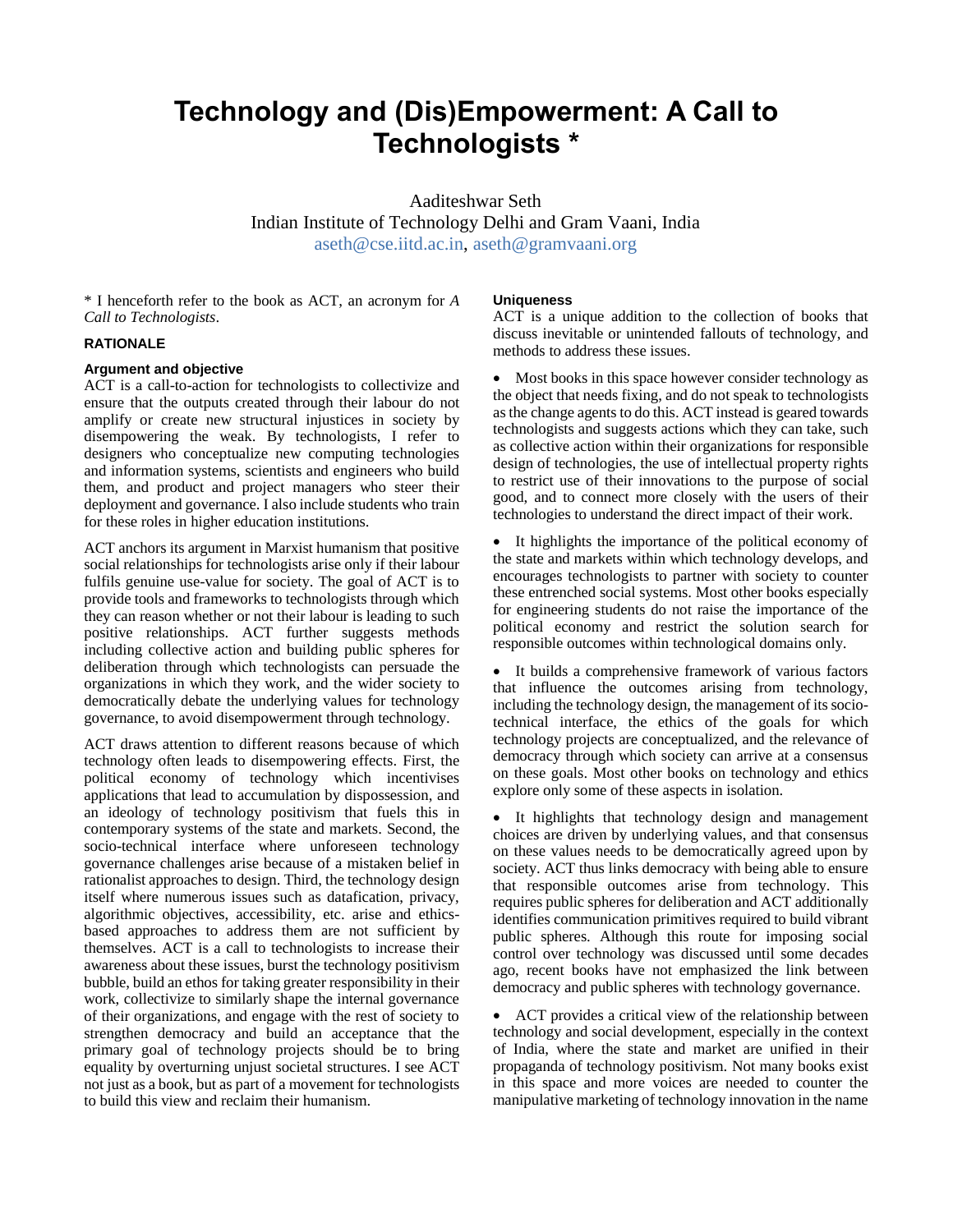of development and helping the poor. This makes ACT relevant at the intersection of digitalization and development.

#### **Motivation**

My own inspiration to write ACT comes from the 15+ years of work I have done in the area of technology for social development. Alongside research, teaching and mentoring students in this space, I also co-founded in 2009 a social enterprise called Gram Vaani which now operates several voice-based community media networks across India that reach hundreds of thousands of users each year. All this work has been humbling for me and my team in helping us understand the challenges that arise to create meaningful impact through technology, and to build and scale it responsibly. It has therefore been frustrating for me to witness the hype of technology positivism and the irresponsibility that comes with it, demonstrated by many state-led and corporateled technology projects. At the same time, many technologists who work for these organizations are known to me as personal friends and well-meaning ordinary individuals. ACT is therefore an effort to understand this paradox and to set a new direction for technologists to see through the fog in front of their eyes where a combined hype of technology positivism, entrepreneurism, economic growth and social development, and laissez-faire capitalist social systems, can clouds their morality and connection with society.

ACT brings together my extensive experience of working in the space of responsible technology, media, and development, both as a practitioner and as an academic. I explain through case studies mostly drawn from my own work of incidents of empowerment and disempowerment caused by technology, and situate them in relevant social sciences and design theories. I also contribute to new theory development especially in the modelling of power relationships between direct and indirect users of technology, and in the role of public spheres and democracy to deliberate upon essential values that should define acceptable and non-acceptable uses of technology. My hope therefore is that ACT will speak to a wide audience: to technologists, students, activists, researchers, and people working in social development.

#### **SYNOPSIS**

ACT provides technologists with several conceptualization tools and action steps which they can undertake to prevent an impending alienation if the output of their labour leads to harmful outcomes for society. It is a call for them to engage with the users of their technologies, and with society, to democratically evolve a new paradigm for technology design and management that can lead to equality. Building upon the foundations of Marxist humanism, Habermas' theories on the public sphere and deliberative democracy, and Foucault's analysis of power, ACT proposes new frameworks for technology design, management, and navigating the political economy of technology, which technologists should learn to master. Many examples cited in ACT are centred in India and open up a further dimension for a critical analysis of technology in the different contexts of the Global North and the Global South.

## **Table of contents**

Excluding the Introduction and Conclusion chapters, ACT has eight chapters that build a comprehensive framework to understand the relationship between technology and its outcomes, and actions that technologists can take to ensure that responsible outcomes arise from their labour.

# **1. Introduction**

The chapter builds the link with Marxist humanism as being derived from social relationships of production to fulfil genuine use-values for society, failing which technologists are bound to feel alienated from their labour. It cites recent events such as the formation of white-collar unions of technologists in the Silicon Valley, and the coming together of white-collar and blue-collar tech workers in the gig economy, as signs that technologists are not happy with having little control over how the output of their labour is put to use by their organizations and governments. This sets the stage for the rest of the chapters to build a strategy for technologists to regain control and ensure that their work leads to societal benefit.

# **2. Contemporary problems**

The chapter aims to make technologists aware of the wider social system within which their technologies are put to use. Technologists, especially students who may have not yet stepped out into the industry, are often not aware of situating themselves in this larger context.

*a. Apathy*: Draws attention to the growing divide between the poor and the non-poor, which impedes the ability of especially the non-poor to empathize with the poor. Technologists often find themselves on the richer side of this divide, unaware and unable to understand how their technologies impact others.

*b. Systems*: Discusses problems with the prevailing systems of the state and markets, touching upon multiple aspects such as corporate influence over government policy, unaccounted negative and positive externalities in economic systems, media manipulation, systematic weakening of trade unions and labour movements, financialization of markets, and the use of technology to formalize markets and create new ones for greater exploitation and dispossession of the weak.

*c. Society*: The prevailing economic systems have shaped society, making it more individualistic, entrepreneurial, and accepting of an instrumental use of others, without due consideration given to humanist values such as freedom, dignity, cooperation, care, and equality.

*d. Technology*: Building upon the previous sections, this finally shows that technology itself is shaped by the wider social systems. This is demonstrated through the example of the Aadhaar unique digital identity platform in India which has facilitated easier corporate takeover of many public services, with little critical examination by the Indian massmedia, and a propaganda of technology positivism.

*e. Answers*: Emphasizes that the answers for technologists do not lie just in fixing the technology design, but that the wider social systems need to be fixed as well, and for which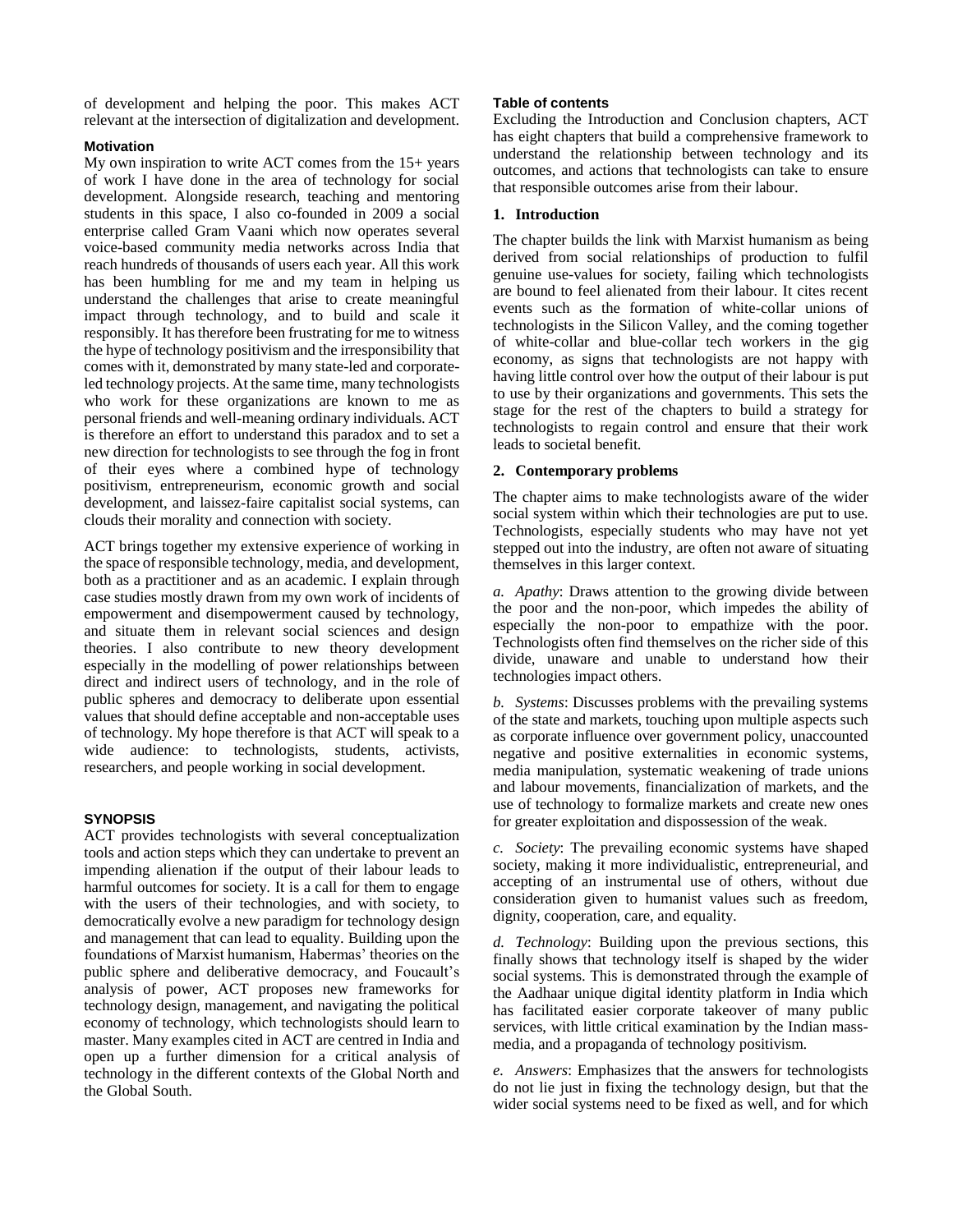technologists need to participate in a societal scale revolution to embrace a new paradigm for technology. Only then can technologists re-acquire their humanism.

#### **3. Understanding social good**

After highlighting various social problems in the previous chapter, this chapter raises the question of what goals should be considered as being good for society, towards which technologists should build systems. The chapter aims to provide a framework to reason about what is social good.

*a. Ambiguity*: It starts with first cautioning against simplistic definitions of social good and how the term *social good* itself can be appropriated by corporations and the state to connote undemocratic or exploitative definitions.

*b. Resolving through ethics-based methods*: Various ethical theories are then introduced to expose technologists to the wide diversity of ways in which social good can be conceptualized, and how the scope of their own role as technology designers or managers is put into question if they are to ensure that their labour leads to social good.

*c. Choosing values*: Suitable ethical frameworks are identified to help technologists resolve these dilemmas, specifically frameworks which are able to distinguish between terminal values (end goals) and instrumental values (means and guardrails towards the goals). The importance of democracy is then highlighted as the only legitimate means through which society can debate which values to consider as promoting social good or not.

This chapter thus establishes the foundational framework for ACT that democracy is needed to arrive at the fundamental values which define social good, and that technologists need to (a) support systems for democracy through which the notion of social good itself can be determined, and (b) build systems which are then founded on these values of social good. Only then can technologists build a new utopia of humanism for themselves and in the world.

#### **4. Ethics based foundations**

This chapter describes an ethics-based framework to diagnose whether a particular technology project is internally consistent in terms of the stated values that govern its goals, its design elements, and its management practices.

*a. Ethical frameworks to examine technology*: A comprehensive survey is provided of several elements in the design and management of technology projects where ethical questions arise. The user-interface design can have undesirable persuasive elements. Techniques to preserve data privacy can prove insufficient in some contexts. Datafication itself can be biased or restrictive and simplistic. Algorithmic objectives, including fairness definitions, can embody a wide range of politics that may not align with the underlying values of the project. Data-based biases can impact how well datadriven algorithms are able to adhere to the underlying values. Technology projects may shape power relationships between the different direct and indirect users who interact with the technology. Issues may arise at any of these elements and will require constant monitoring and strategic management to realign the project with its underlying values.

*b. An ethical consistency test for technology*: A series of case-studies are then used to demonstrate this framework to uncover the exhibited values of the different design and management elements in a technology project, and how the framework can be used to evaluate whether or not the values are consistent with one another and the stated project goals.

## **5. The limits of design**

This chapter builds upon the previous one that being able to establish a value-alignment in the technology design is alone not sufficient. When projects are deployed then unanticipated challenges are bound to arise at its socio-technical interface, and addressing them will require the same underlying values to also shape ongoing management of the project.

*a. What is design*: Discusses the limitations with commonly proposed ethics-by-design approaches, especially in AI (Artificial Intelligence), and highlights that rationalist preplanned design is not sufficient in itself.

*b. Case-study of Mobile Vaani*: Discusses from personal experience several aspects of the socio-technical interface of Mobile Vaani, the flagship community media programme of Gram Vaani, which had to be carefully managed despite choosing an inclusive and participatory design of the technology. This includes the need to create technology literacy among marginalized citizen groups to ensure that the project does not exacerbate existing inequalities any further, community embeddedness by providing spaces to users for freedom and innovation, yet to do this while ensuring strong internal accountability, as well as to handle and respond to issues of misuse of the platform that impact sustained and meaningful participation, and to build positive social and institutional credibility of the platform itself in meeting the social good goals that it set out to address.

*c. Managing the socio-technical interface*: Draws learning from the case-study to list several socio-technical aspects where ongoing project management is needed to ensure that the technology project continues to adhere to its values.

# **6. Ensuring power-based equality**

This further builds upon the previous chapters by arguing that technology projects are spaces which intermediate or shape the interactions between different users, and are able to influence the power relationships between these users. This is especially true for technology platforms such as Facebook, Uber, Aadhaar, etc. which are sites of multi-sided "markets" between different types of users, including the platform providers themselves too. Technology projects can be socially good only if they can ensure that unequal power relationships entrenched in society do not become more unequal when technology begins to intermediate.

Aiming for power-based equality among its users should therefore be a core value for technology projects if they are to benefit society. The chapter provides a modelling framework through which project designers and managers can make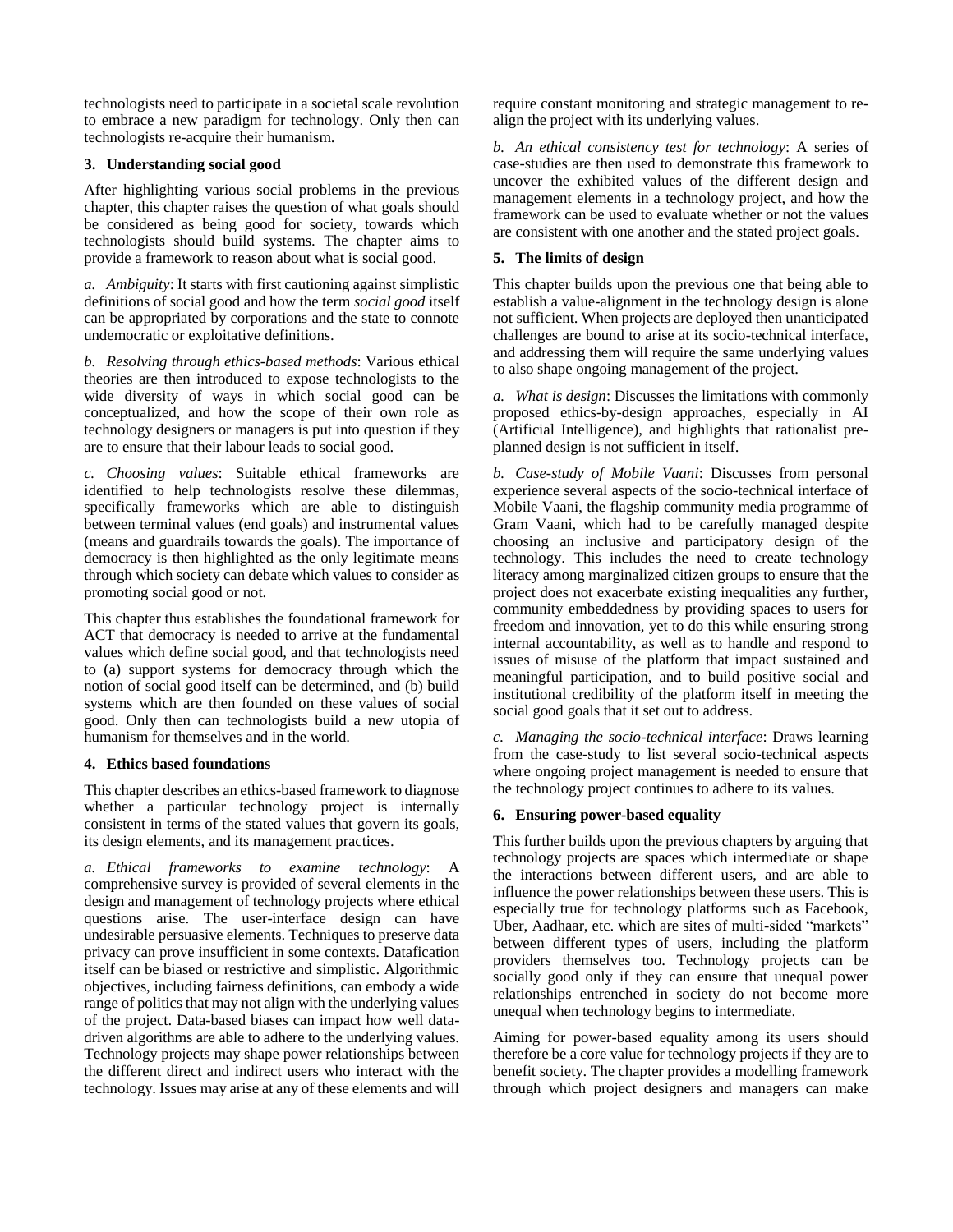legible the power relationships between various stakeholders, and then aim to make them more equal through their projects.

*a. What is power*: Discusses various theoretical concepts of power, such as different types of power – power-to, powerover, power-with, power-within; levels of power – access to resources that contribute to power, rules that shape the distribution of these resources, and the ability to shape the rules themselves; and methods of collectivism to overcome power differentials between entities.

*b. Power and social good*: Discusses through examples how power differentials can impede social good goals. Examples are discussed from three domains: projects geared towards meeting the SDGs (UN Social Development Goals), civic projects for citizen-government engagement, and projects trying to counter or alter capitalist and rationalist ideologies by trying to build greater cooperation among people.

*c. Infrastructures of power*: Examples are presented of how technology provides infrastructures through which power operates, and hence consideration of power-based equality as a principle is important to ensure that technology does not further worsen already existing inequalities.

*d. Modelling power relationships*: A modelling framework that draws from ANT (Actor Network Theory) and cybernetics is proposed to describe various actors in a project, activities between these actors that are intermediated by technology, and how the activities alter the network of power relationships between the actors. Several demonstrations are then provided with visuals.

#### **7. Constraining structures and ideologies**

This chapter describes challenges at the organizational and political economy level, which constrain the volition of technologists to ensure that their labour leads to social good.

*a. Structures and ideologies that constrain*: Three structural issues are discussed. First, the role played by the division of labour within organizations and across production value chains, which restricts the visibility of technologists to understanding how the products of their labour are used by society. This also creates a moral buffer which technologists use to shield themselves from taking responsibility of how their work is put to use in practice. Second, the accepted rationalist practices to design which fail to acknowledge uncertainty, history, and the autonomy of people. This ideology gives an illusion of thoughtful work, but often leads to a disempowerment of the people whom the projects were meant to benefit. Third, the contemporary political economy of technology where technological innovation is used as an instrument by capitalism to perpetuate itself, with little regard given to any underlying values to guide the direction of technology innovation, and further shielded from resistance by corrupting democratic institutions to govern the state and markets. These together create an ideology of technology positivism that misguides technologists and divides them.

*b. Alienation*: Marxist techniques of workers' inquiry and Gramsci's calls for organic intellectuals are introduced as being necessary for technologists to see through the

ideological fog that persists to control them and use them as instruments for the gain of capitalists while dispossessing and exploiting the poor even further.

#### **8. Overcoming paradigms that disempower**

This chapter chalks out an agenda for technologists through which they can overcome the shackles that bind their labour within paradigms of technology development and use which often disempower people rather than empower them.

*a. Changing the status quo*: A list of ten methods is suggested for technologists to do this. This includes: a realization about the complexity of doing social good and the insufficiency of rationalist planned design, the importance of situating themselves in the context of the users of their technologies to understand the impact of their work, the need for public spheres through which they can interact with the users, the requirement for an ethos of respecting underlying values in their day to day practice rather than to simply outsource their morality to regulations and legal compliances, the need for collectivism to persuade their organizations to be more responsible and to enforce values of social good among upstream and downstream value chain partners as well, and to leverage intellectual property laws to restrict use of the output of their labour from values that do not agree with social good. Finally, the need is highlighted for technologists to build democratic systems for societal participation to define social good, and to uphold democracy itself through which these values can be translated into law.

*b. The future of technology for social good*: A number of examples are given of initiatives and movements which are working in these directions, such as platform cooperatives, the creation of digital commons, venture communism, concepts of information ethics and dual-use regulation of computing technologies, the cypherpunks community, the Lucas Plan of 1976, co-determination in having worker control on organizational governance, and recent renewed calls for technologists to become more politically aware and involved. A set of questions is provided for technologists to introspect their scope of collectivizing to affect change.

#### **9. Societal participation**

This chapter reinforces the importance of deliberative democracy as being a morally legitimate process for society to learn from one another, respect plurality, and arrive at a consensus of what values should define social good, which can thereby shape law and various institutions of the state and markets, regulations for organizations that operate within them, and practices of technologists who work in them.

*a. Media and deliberation*: Theories by Jürgen Habermas and Carlos Santiago Nino are used to highlight the need for participatory communication platforms for deliberation and translation into law. Reasons are then outlined of how the public sphere has been compromised through capitalist owned mass-media and badly governed social-media.

*b. Building blocks for successful deliberation*: Gordon Pask's conversation theory, and prior work with my own collaborators on information evolution as it flows through